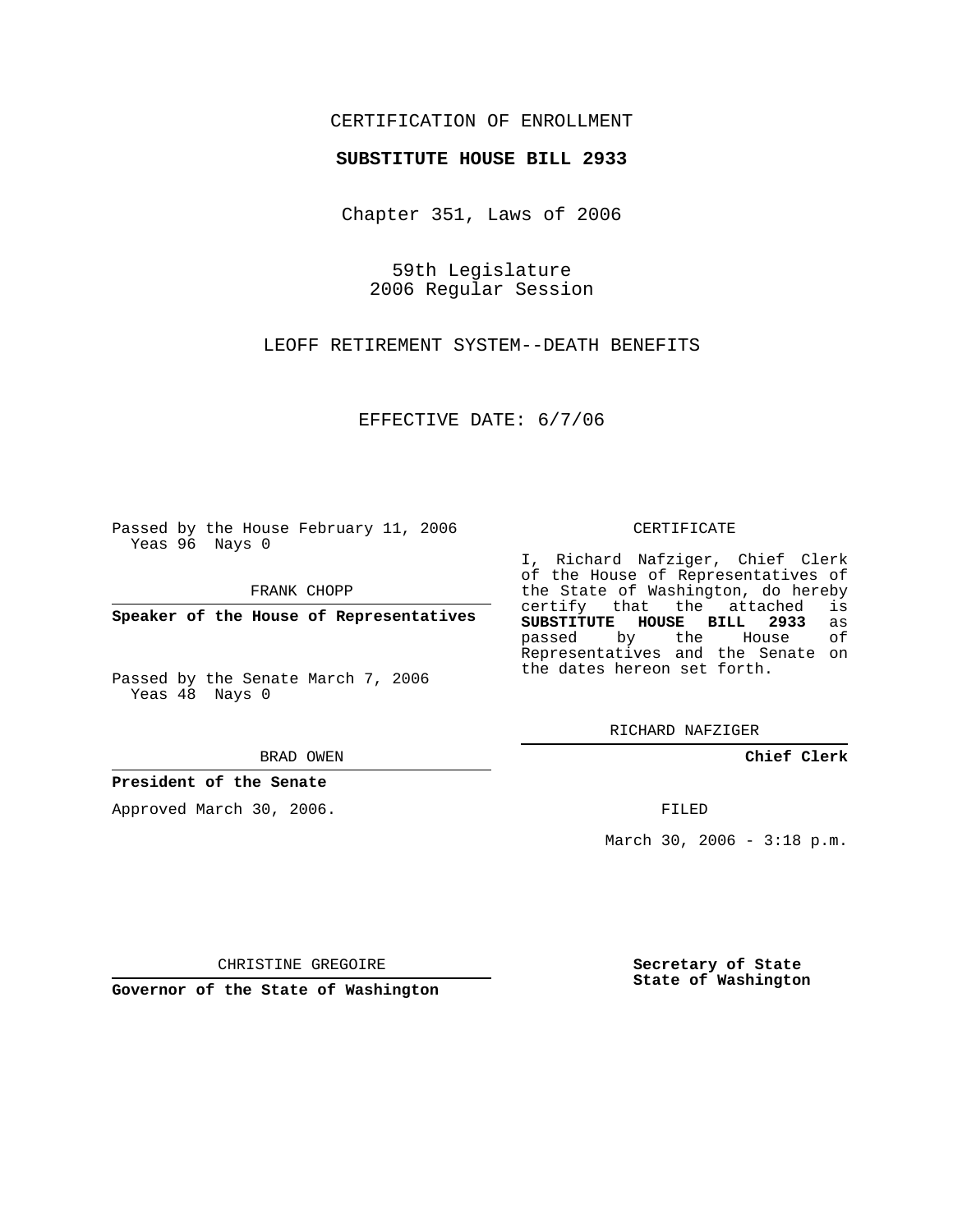# **SUBSTITUTE HOUSE BILL 2933** \_\_\_\_\_\_\_\_\_\_\_\_\_\_\_\_\_\_\_\_\_\_\_\_\_\_\_\_\_\_\_\_\_\_\_\_\_\_\_\_\_\_\_\_\_

\_\_\_\_\_\_\_\_\_\_\_\_\_\_\_\_\_\_\_\_\_\_\_\_\_\_\_\_\_\_\_\_\_\_\_\_\_\_\_\_\_\_\_\_\_

Passed Legislature - 2006 Regular Session

## **State of Washington 59th Legislature 2006 Regular Session**

**By** House Committee on Appropriations (originally sponsored by Representatives P. Sullivan, Curtis, Simpson, Conway, Hinkle, Kenney, Williams, Ericks, Sells, Rodne, McDonald, Kilmer and Green; by request of LEOFF Plan 2 Retirement Board)

READ FIRST TIME 02/03/06.

 1 AN ACT Relating to death benefit payments for law enforcement 2 officers' and fire fighters' retirement system, plan 2; and amending 3 RCW 41.26.048.

4 BE IT ENACTED BY THE LEGISLATURE OF THE STATE OF WASHINGTON:

 5 **Sec. 1.** RCW 41.26.048 and 1996 c 226 s 1 are each amended to read 6 as follows:

 (1) A one hundred fifty thousand dollar death benefit shall be paid to the member's estate, or such person or persons, trust or organization as the member shall have nominated by written designation duly executed and filed with the department. If there be no such designated person or persons still living at the time of the member's death, such member's death benefit shall be paid to the member's surviving spouse as if in fact such spouse had been nominated by written designation, or if there be no such surviving spouse, then to such member's legal representatives.

16 (2) The benefit under this section shall be paid only ((where)) 17 when death occurs: (a) As a result of injuries sustained in the course 18 of employment; or (b) to a member of plan 2 as a result of an 19 occupational disease or infection that arises naturally and proximately